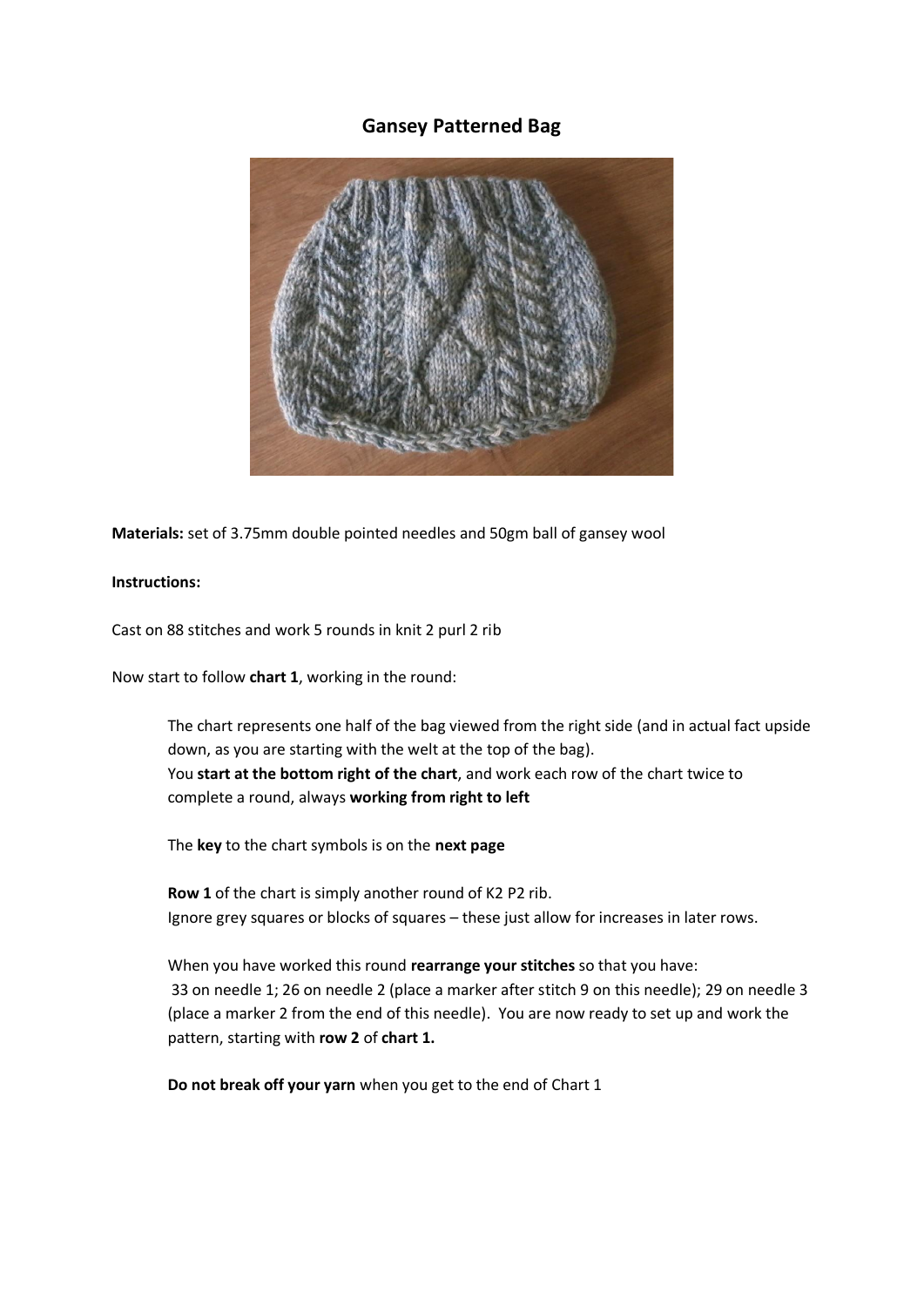# **Key to chart symbols**

| knit             | In the round: always knit<br>When working flat: knit on right side rows, purl on wrong side rows                                                                                                                                                                                   |
|------------------|------------------------------------------------------------------------------------------------------------------------------------------------------------------------------------------------------------------------------------------------------------------------------------|
| purl             | In the round: always purl<br>When working flat: purl on right side rows, knit on wrong side rows                                                                                                                                                                                   |
| no stitch        | Grey squares and blocks simply mark where there are stitches on<br>subsequent or previous rows, but not on the current one                                                                                                                                                         |
| M1               | Make 1: increase by lifting the strand between the end stitches on the<br>left and right needles. To avoid a hole, the strand needs a twist. The<br>direction of twist gives a line slanting to either left or right. The<br>instructions below set out one way of achieving this. |
| M1 purlwise      | Use the left hand needle to pick up the strand between the end<br>stitches on the left and right needles from back to front, and purl into<br>it.                                                                                                                                  |
| M1 right leaning | Use the left hand needle to pick up the strand between the end<br>stitches on the left and right needles from back to front and knit into<br>the front of it.                                                                                                                      |
| M1 left leaning  | Use the left hand needle to pick up the strand between the end<br>stitches on the left and right needles from front to back and knit into<br>the back of it.                                                                                                                       |
| $2/2$ RC         | Slip the next 2 stitches onto a cable needle and place at the back of the<br>work, knit the next 2 stitches, knit 2 from the cable needle                                                                                                                                          |
| $2/2$ LC         | Slip the next 2 stitches onto a cable needle and leave at the front of<br>the work, knit the next 2 stitches, knit 2 from cable needle                                                                                                                                             |
| ssk              | Slip the next 2 stitches individually knitwise from the left to the right<br>needle. Slip them back together to the left needle and knit into the<br>back of them. (This is equivalent to slip 1, knit 1, pass slipped stitch<br>over, but gives a smoother finish)                |
| K2tog            | Knit 2 together                                                                                                                                                                                                                                                                    |
| Chart 2 only:    |                                                                                                                                                                                                                                                                                    |
| P2tog            | Purl 2 together                                                                                                                                                                                                                                                                    |
| sssk             | Slip the next 3 stitches individually knitwise from the left to the right<br>needle. Slip them back together to the left needle and knit into the<br>back of them.                                                                                                                 |
| P3tog            | Purl 3 together                                                                                                                                                                                                                                                                    |
| slip             | The first stitch of each row of the "shoulder strap" is slipped purlwise                                                                                                                                                                                                           |